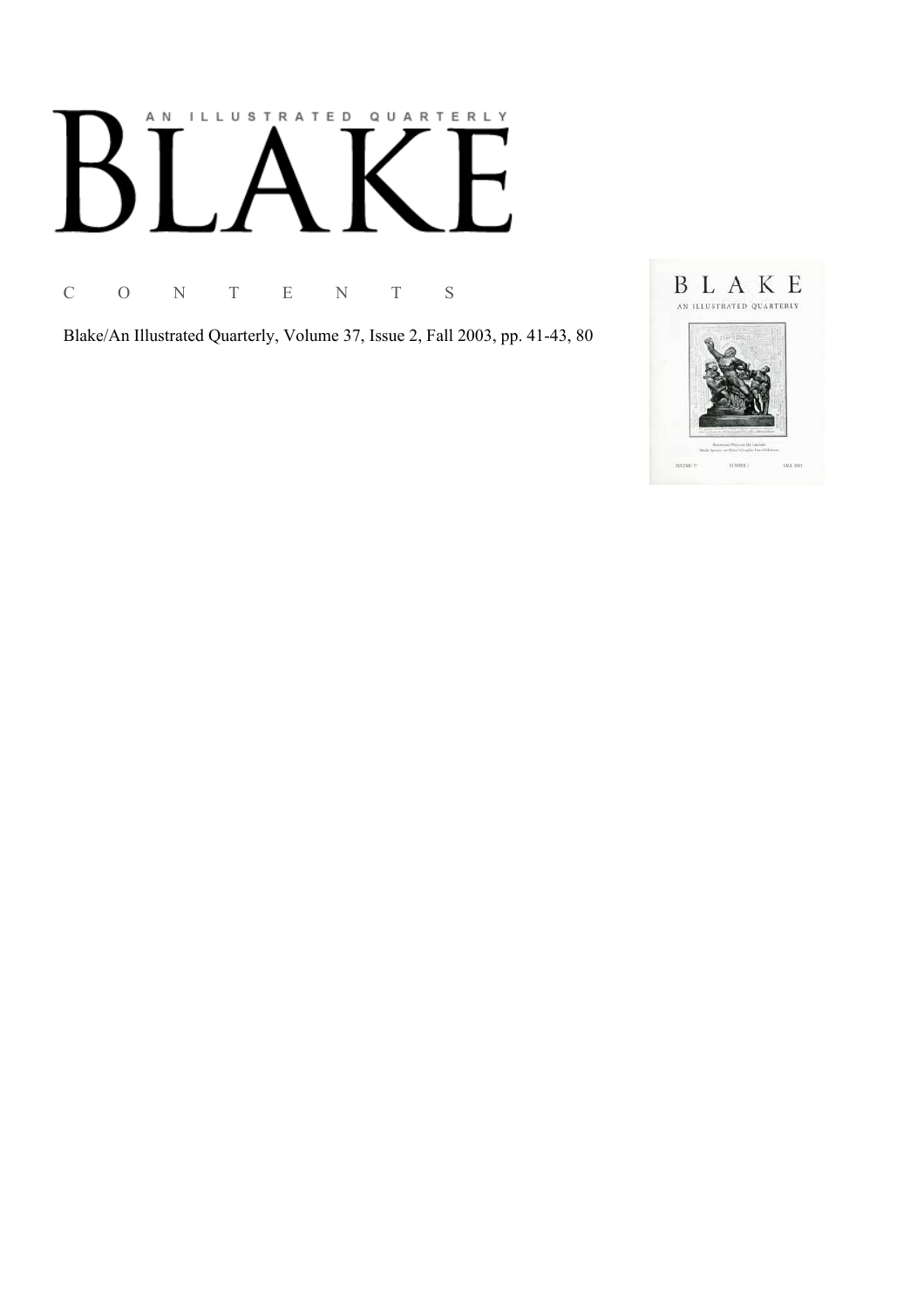## K E  $\frac{1}{2}$

## AN ILLUSTRATED QUARTERLY



### Rosamund Paice on the Laocoön Sheila Spector on Blake's Graphic Use of Hebrew

**VOLUME 37** 

**NUMBER 2** 

**FALL 2003**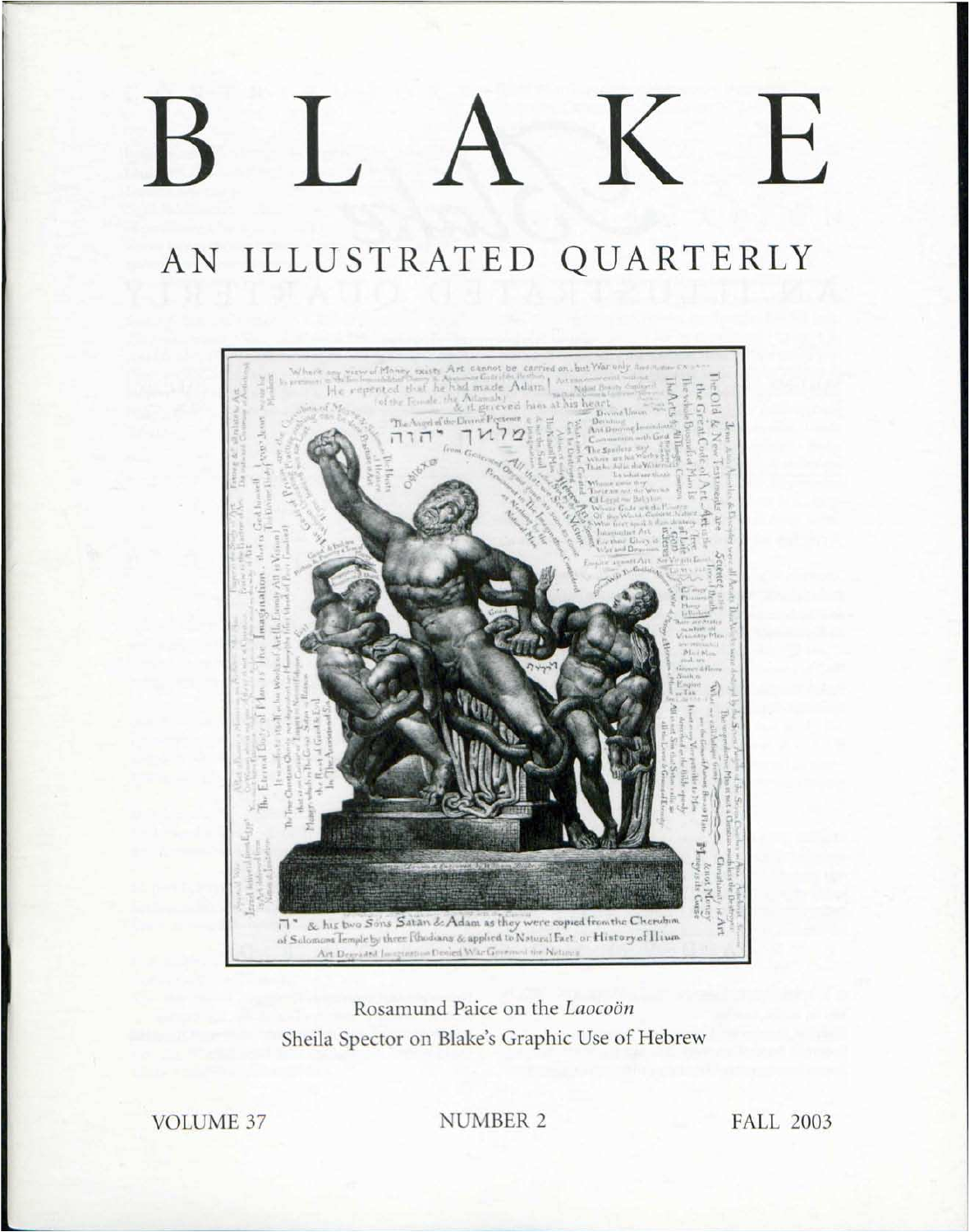

## AN ILLUSTRATED QUARTERLY

www.blakequarterly.org

**VOLUME 37** 

**NUMBER 2** 

**FALL 2003** 

#### $C$  O N T E N T S

#### Articles

Encyclopaedic Resistance: Blake, Rees's Cyclopædia, and the Laocoön Separate Plate By Rosamund A. Paice

Blake's Graphic Use of Hebrew By Sheila A. Spector

63

44

#### D I S O R Y  $\mathbf{A}$ V B O A R D

G. E. Bentley, Jr., University of Toronto, retired Martin Butlin, London Detlef W. Dörrbecker, University of Trier Robert N. Essick, University of California, Riverside Angela Esterhammer, University of Western Ontario Nelson Hilton, University of Georgia Anne K. Mellor, University of California, Los Angeles Joseph Viscomi, University of North Carolina at Chapel Hill David Worrall, Nottingham Trent University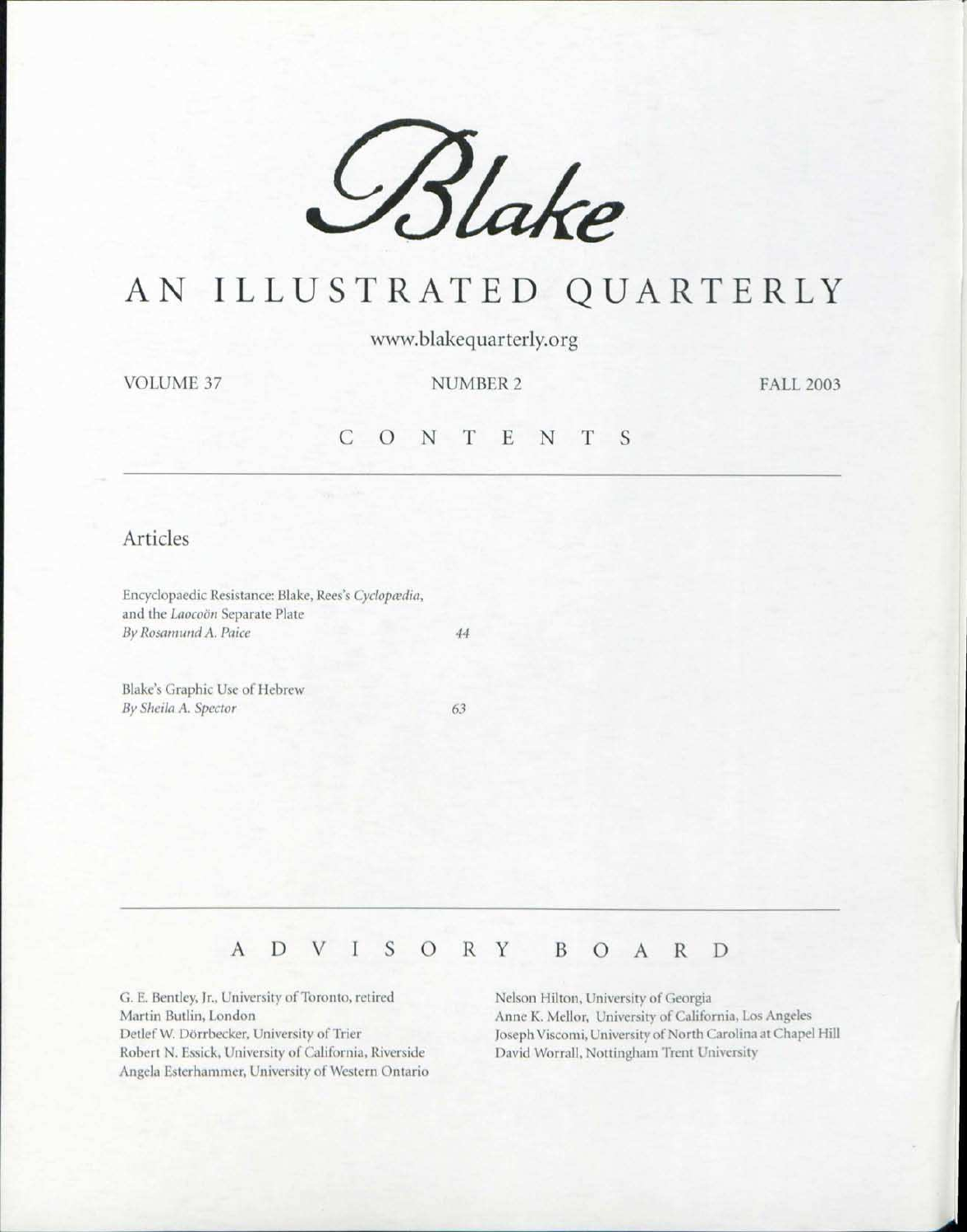#### CONTRIBUTOR

ROSAMUND A. PAICE lectures in English at the University of Lancaster. She completed her doctoral study of Blake's Laocoön separate plate in 2002, and is currently working on Blake's illustrations to Dante and the Bible, with the aim of producing a book on literary responses in Blake's later works. Her particular interest is in the way in which Blake rewrote for his own purposes the history and meaning of his own and others' creations.

SHEILA A. SPECTOR, author of "Glorious incomprehensible": The Development of Blake's Kabbalistic Language, and "Wonders Divine": The Development of Blake's Kabbalistic Myth (both published by Bucknell University Press in 2001), is most recently editor of *British Romanticism and the Jews: History, Culture, Literature* (New York: Palgrave Macmillan, 2002).

E D I T 0 R

S

EDITORS: Morris Eaves and Morton D. Pale BIBLIOGRAPHER: G. E. Bentley, Jr. REVIEW EDITOR: Nelson Hilton ASSOCIATE EDITOR FOR GREAT BRITAIN: David Worrall

PRODUCTION OFFICE: Department of English, Morey 410, University of Rochester, Rochester NY 14627-0451 MANAGING EDITOR: Sarah Jones sjns@mail.rochester.edu TELEPHONE: 585/275-3820 FAX: 585/442-5769

Morris Eaves, Department of English, University of Rochester, Rochester NY 14627-0451 Email: meav@mail.rochester.edu

Morton D. Paley, Department of English, University of California, Berkeley CA 94720-1030 Email: mpaley@socrates.berkeley.edu

G. E. Bentley, Jr., 246 MacPherson Avenue, Toronto, Ontario M4V 1A2 Canada The University of Toronto declines to forward mail.

Nelson Hilton, Department of English, University of Georgia, Athens GA 30602 Email: nhilton@english.uga.edu

David Worrall, Faculty of Humanities, Nottingham Trent University, Clifton Lane, Nottingham NG11 8NS United Kingdom

I FORMATION

**BLAKE/AN ILLUSTRATED QUARTERLY** is published under the sponsorship of the Department of English, University of Rochester. Subscriptions are \$60 for institutions, \$30 for individuals. All subscriptions are by the volume (1 year, 4 issues) and begin with the summer issue. Subscription payments received after the summer issue will be applied to the 4 issues of the current volume. Addresses outside the U.S., Canada, and Mexico require a \$15 per volume postal surcharge for surface delivery, and \$20 for airmail. Credit card payment is available. Make checks payable to *Blake*/ An Illustrated Quarterly. Address all subscription orders and related communications to Sarah Jones, Blake, Department of English, University of Rochester, Rochester NY 14627-0451. Back issues are available; address Sarah Jones for information on issues and prices, or consult the web site.

MANUSCRIPTS are welcome in either hard copy or electronic form. Send two copies, typed and documented according to forms suggested in The MLA Style Manual, and with pages numbered, to either of the editors: Morris Eaves, Dept. of English, University of Rochester, Rochester NY 14627-0451; Morton D. Paley, Dept. of English, University of California, Berkeley CA 94720-1030. No articles will be returned unless accompanied by a stamped self-addressed envelope. For electronic submissions, you may send a diskette, or send your article as an attachment to an email message; please number the pages of electronic submissions. The preferred file format is RTF; other formats are usually acceptable.

INTERNATIONAL STANDARD SERIAL NUMBER: 0160-628x. Blake/An *Illustrated Quarterly* is indexed in the Modern Language Association's International Bibliography, the Modern Humanities Research Association's Annual Bibliography of English Language and Literature, American Humanities Index, Arts and Humanities Citation Index, Current Contents and the Bibliography of the History of Art.

 $@$  2003 Copyright Morris Eaves and Morton D. Paley

Cover: William Blake, *Laocoön*. Lessing J. Rosenwald Collection, Rare Book and Special Collections Division, Library of Congress.